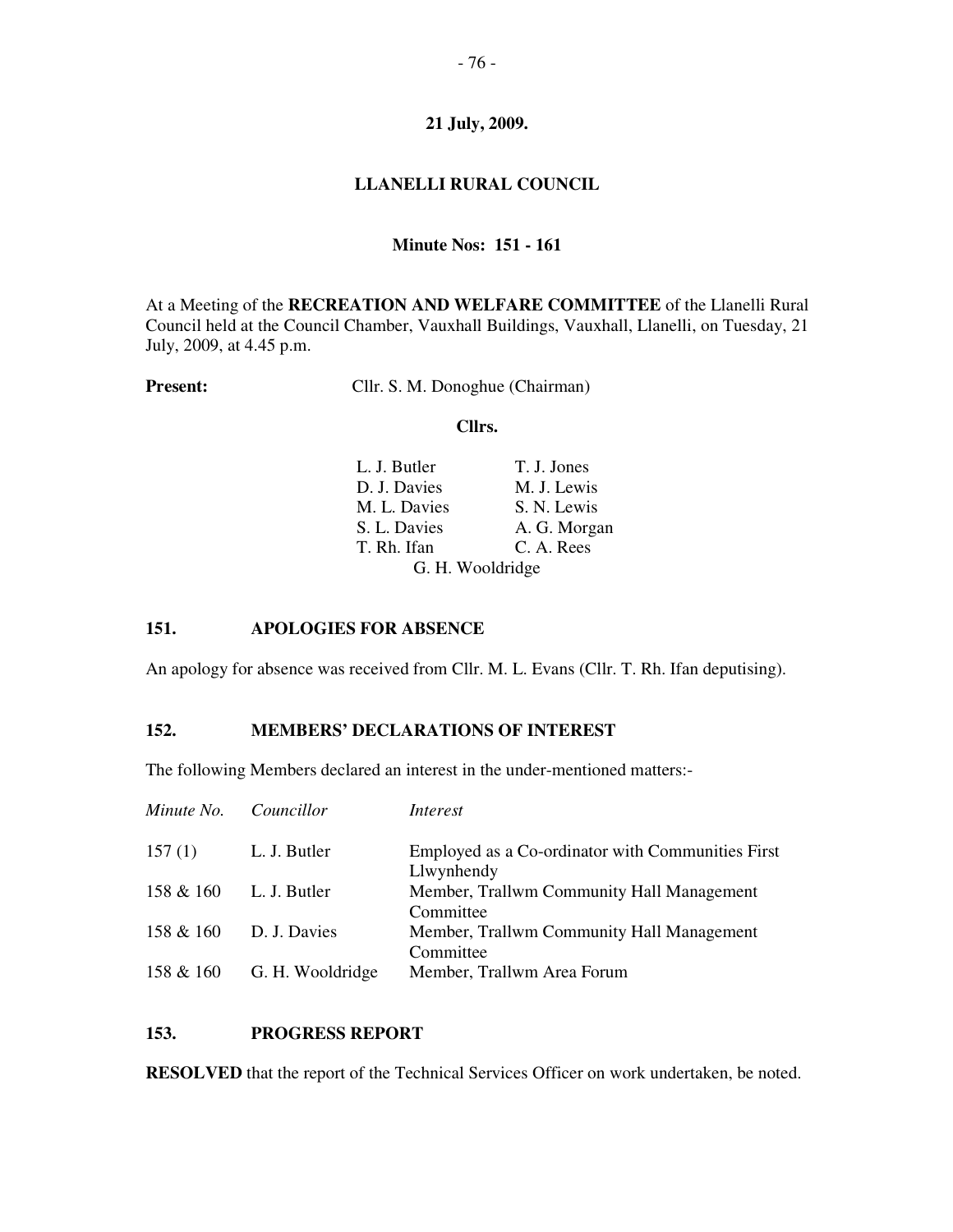# **154. PLAYGROUND INSPECTION REPORTS**

**RESOLVED** that the playground inspection reports be noted and that items relating to Tir Einon play area and Sandy Community Hall be attended to.

The Technical Services Officer informed Members that the annual playground inspections undertaken by ROSPA following completion of the installation works at the play areas referred to in Minute No. 155 below.

Cllr. D. J. Davies requested that his concern that the surfacing at Tir Einon play area was not suitable for disabled access be recorded.

## **155. SECTION 106 FUNDING – IMPROVEMENT TO PLAY AREAS AND FOOTBALL PITCH**

Further to Minute No. 98, the Technical Services Officer presented a progress report on the installation of new equipment at Bynea, Five Roads and Ponthenri play areas.

Following a lengthy discussion during which Cllr. T. J. Jones expressed his disappointment with play chip being used as a safety surface under some of the equipment at Five Roads play area, it was

## **RESOLVED** that:-

- (1) the report be noted;
- (2) the specifications for safety surfacing at Five Roads and Ponthenri play areas be reviewed;
- (3) in the case of Ponthenri play area, plenary powers be afforded to the Officers, in consultation with the Chairman of Council and Leader, to instruct Record RSS Ltd. to replace the provision of play bark with wet pour surfacing if not contained within the specification;
- (4) the cost of replacing play chip at Five Roads play area with a wet pour surface be reported to Members in due course;
- (5) safety surfacing for future capital projects, i.e. Tir Einon play area, should be wet pour/rubber.

# **156. SWISS VALLEY COMMUNITY HALL – PROVISION OF RAMP FOR THE DISABLED**

Members considered the report of the Technical Services Officer on tenders received for the provision of a new access ramp for the disabled at Swiss Valley Community Hall as follows:-

| $\rm(i)$ | £29,865 |
|----------|---------|
| (i)      | £26,250 |
| (iii)    | £25,000 |
| (iv)     | £22.017 |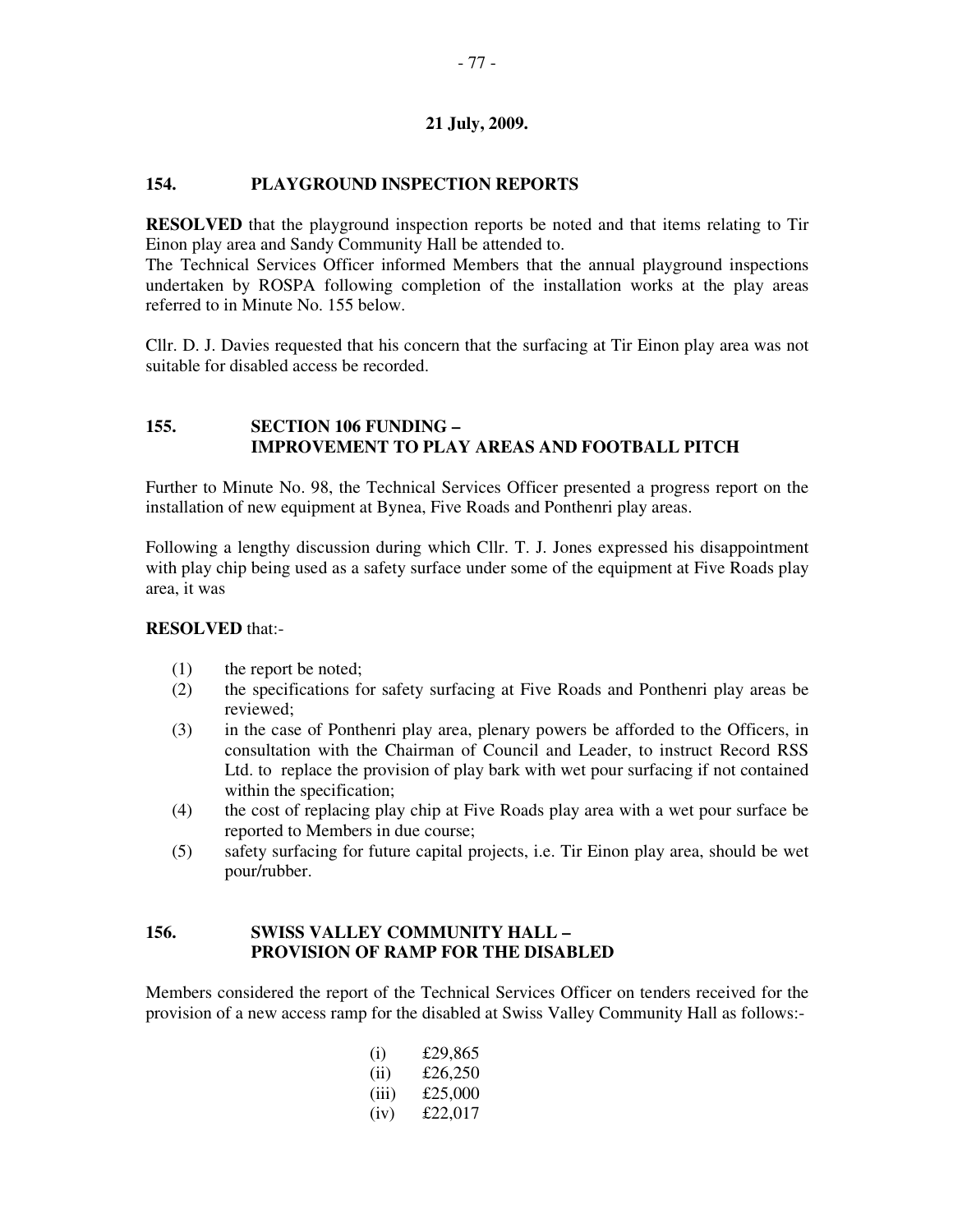The Technical Services Officer explained that there had been a gradual series of improvements to the initial specification after consultation with the statutory bodies which had lead to the available budget of £7,500 being exceeded by £14,500.

Members were of the opinion that the provision of the ramp was necessary to comply with regulations and enquired whether monies were available to enable the scheme to proceed during the current financial year.

The Deputy Clerk (Administration) suggested that the Finance and General Purposes Committee be requested to transfer an amount of  $£14,500$  from General Reserves to off-set the deficit.

**RECOMMENDED** that the Finance and General Purposes Committee be requested to authorise the transfer of £14,500 from General Reserves to enable the provision of an access ramp for the disabled at Swiss Valley Community Hall to proceed, with the lowest tender submitted by M. Hiorns Building Contractor Ltd., Unit 4, Delta Lakes, Llanelli, in the sum of £22,107 being accepted.

# **157. COMMUNITY EVENTS**

Cllr. L. J. Butler declared a personal and prejudicial interest in item (1) as she was employed as the Co-ordinator of Communities First Llwynhendy, and withdrew from the meeting before discussion commenced.

Members having considered applications to hold the following community events:-

- (1) Tir Einon Park 24 July, 2009 Communities First Llwynhendy
- (2) Felinfoel Recreation Ground 5 August, 2009 Communities First Felinfoel

**RESOLVED** that the requests be acceded to subject to the organisations having adequate insurance indemnity in place and that the litter collections be undertaken after the events.

Cllr. Butler returned to the meeting.

## **158. TRALLWM COMMUNITY HALL EXTENSION AND REFURBISHMENT**

Cllrs. L. J. Butler and D. J. Davies declared a personal interest in items (1) and (2) below as they were both members of Trallwm Hall Management Committee.

Cllr. G. H. Wooldridge declared a personal and prejudicial interest in items (1) and (2) as he was a member of the Trallwm Hall Management Committee and Trallwm Forum. Cllr. Wooldridge withdrew from the meeting before discussion commenced.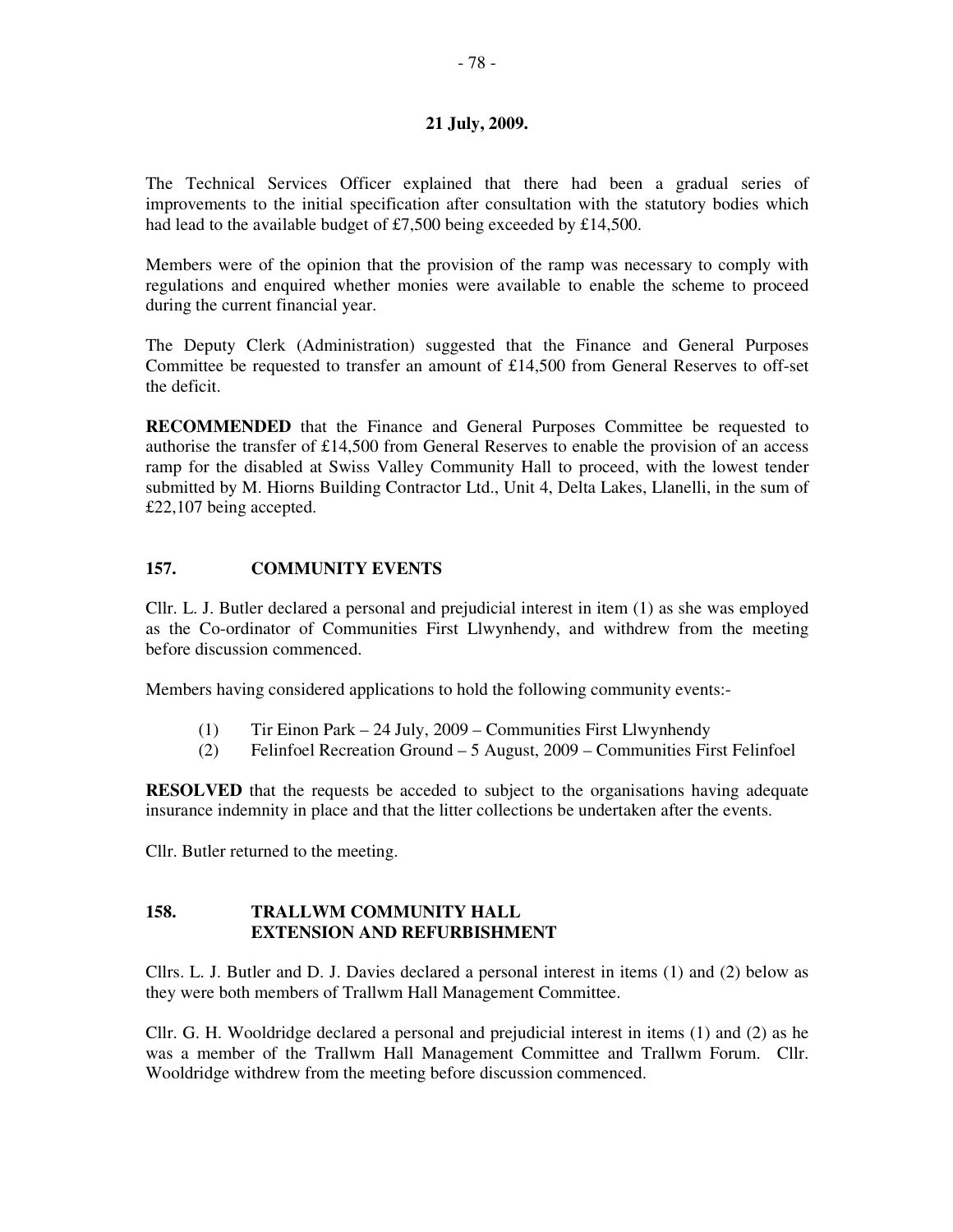# **(1) PROGRESS REPORT**

The Technical Services Officer presented a report on the project management meeting held on 24 June, 2009, and provided a copy of the project administrator's monthly report.

The reports revealed that the project was estimated at having lost 32 days with a revised completion date of 12 October, 2009. Although it was deemed that the project would be within budget, outstanding architect instructions needed to be costed to give a realistic projection. Finishings, mechanical and electrical schedules were in the process of being completed. The next project management meeting would be held on 29 July, 2009, to which further information would be presented.

**RESOLVED** that the report be noted.

# **(2) POST OF TREASURER**

The Deputy Clerk (Administration) informed Members that the Treasurer to Trallwm Hall Management Committee had resigned from the position and that the accounts, cheque book etc. were being held in the office. She also referred to administrative problems with the Hall Committee's bank.

Following a discussion, it was

**RESOLVED** that the Trallwm Hall Management Committee convene a meeting as soon as possible to appoint a Treasurer and resolve the banking matters.

## **159. PUBLIC BODIES (ADMISSION TO MEETINGS) ACT, 1960**

**RESOLVED** that in view of the confidential nature of the business to be transacted, the following matter be considered in private and that the power of exclusion of the public under Section 1(2) of the Public Bodies (Admission to Meetings Act, 1960) be exercised.

# **160. TRALLWM COMMUNITY HALL RECOVERY OF VAT AND ADMINISTRATION OF BUILDING CONTRACT**

Cllrs. L. J. Butler and D. J. Davies declared a personal interest in the item below as they were both members of Trallwm Hall Management Committee.

Cllr. G. H. Wooldridge declared a personal and prejudicial interest in the item as he was a member of the Trallwm Hall Management Committee and Trallwm Forum. Cllr. Wooldridge withdrew from the meeting before discussion commenced.

Arising out of Minute No. 97(1), Members considered correspondence from the Council's accountants, DCK Beavers Ltd., on the future administration and the recovery of VAT should it agree to accept the transfer of the project from Trallwm Forum which would involve many